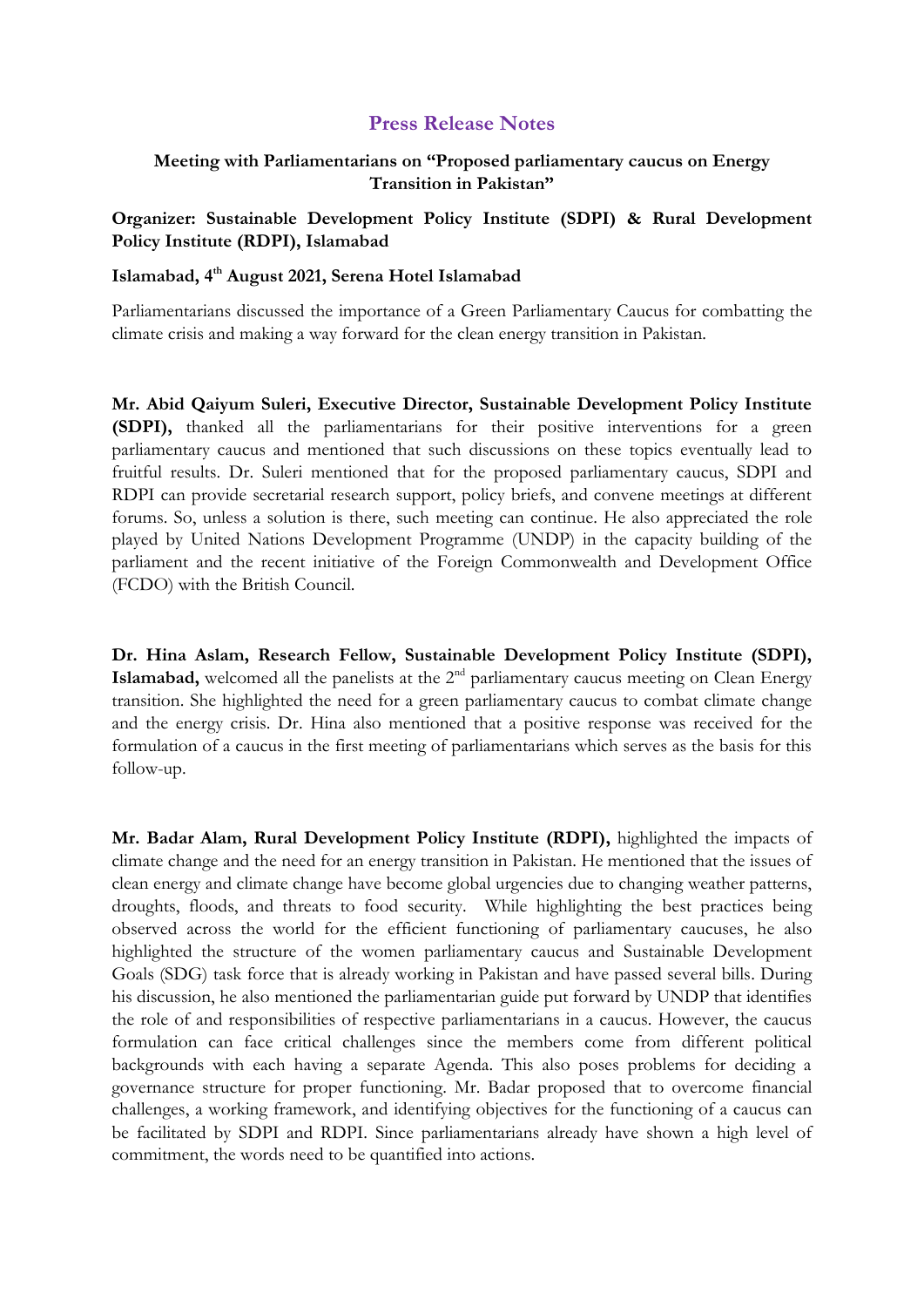**Ms. Rukhsana Naveed, Parliamentary Secretary, Ministry of Climate Change and member of National Assembly**, mentioned that Pakistan has not made much progress on its SDGs due to lack of its implementation capabilities. Ms. Naveed mentioned that under SDG 12, she is working on a "Green stove" project. As opposed to incomplete burning of wood that results in environmental hazards particularly in rural areas, the fuel for these stoves is made up of base materials and has almost zero emissions. Further, these stoves are safer and readily available at a low price. While mentioning her views on unauthorized deforestation, she mentioned that most such areas are now covered under "protected areas" and legislation is now there to impose heavy fines on such activities.

**Ms. Nafisa Shah, Member, National Assembly** mentioned that for Pakistan, energy is a critical issue since around 50 million population do not have access to electricity. However, the relevant parliamentarians are well aware of such issues and this caucus should focus on the policy gaps that are present in the system rather than doing what is already being worked on. She further mentioned that a Non-governmental Organization (NGO) or a Civil Society Organization (CSO) cannot formulate a caucus and this has to be an internal parliament job or exercise. There is a need for well-defined leadership, structure, and pre-defined objectives for such collaboration. Organizations like SDPI and RDPI can assist in performing qualitative research and providing policy briefs on areas and policy gaps highlighted by the parliamentarians.

**Ms. Syma Nadeem, Member of National Assembly and Convener SDG 7** mentioned that climate change and energy transition is interlinked to most of the SDGs and Pakistan has already put forward its targets for uptake of renewable energy through Alternate and Renewable Energy Policy (ARE) 2019. As per the policy, the share of renewables (other than Hydro) in Pakistan by 2030 will increase to around 30%. She further added that from the government end, RE is a priority, and work is being done on how to incentivizing the local market and mobilizing local finance.

**Ms. Andleeb Abbass, Member, National Assembly** mentioned that to gain a differential advantage a green parliamentary caucus should initially focus on three widely important goals. There are addressing what has been done and what needs to be done for bringing a change, identifying the external elements and stakeholders where caucus connects itself, and the financial model (budget) along with human resource required for establishing and working of the caucus.

**Ms. Romina Khurshid Alam, Member, National Assembly** mentioned that for strong evidence-based planning, Pakistan still lacks the availability of credible data sets along with authentic analysis on demand and consumption patterns of the country. Ms. Alam further mentioned that for the long-term sustainability of the caucus, it should have good institutional strength with properly defined goals for the short, medium, and long term. While mentioning that Pakistan lags behind other countries in bringing such initiatives, she also highlighted the possible role of think tanks and CSOs in building the technical capacity of the parliament and evidence-based policy formulation.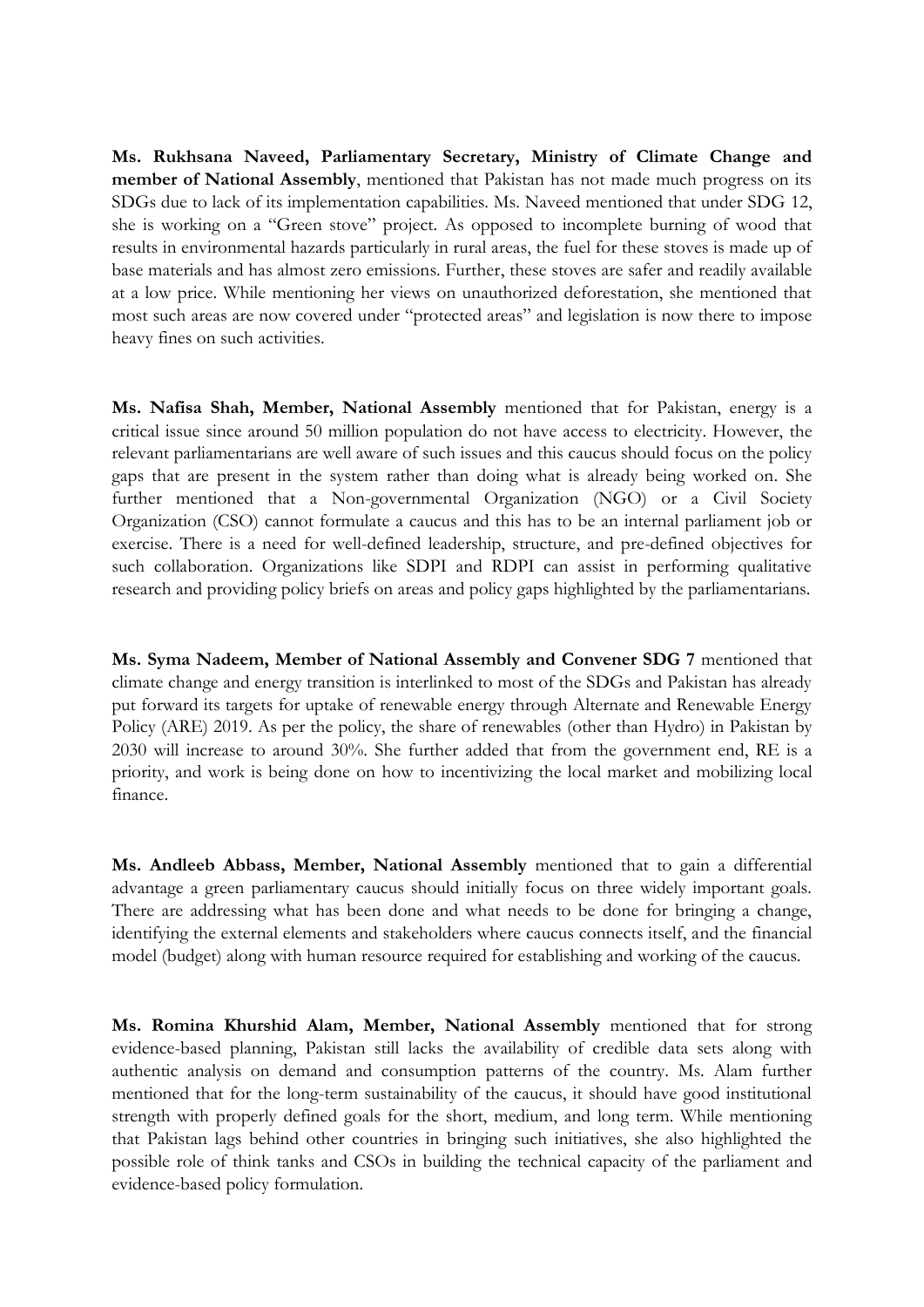**Ms. Rubina Khalid, Member, Senate of Pakistan** mentioned that most of the climate change issues Pakistan is facing are due to human activities. Ms. Rubina particularly highlighted the illegal activities of the Timber mafia and that the actual accountability of such activities should be on people implementing the timber laws. She further highlighted the encroachment activities and illegal construction that are hindering the natural flow of water and other resources.

**Ms. Shazia Sobia Aslam Soomro, Member, National Assembly** highlighted the rapid increase in infrastructure buildup in Islamabad. She mentioned that a few years back Islamabad used to look greener, however, recently it has observed an increase in housing societies and large commercial buildings. Ms. Shazia further highlighted that tree and their environment-friendly nature should be analyzed before plantation. Some families of trees consume a large quantity of underground water thus leading to water scarcity in the region.

**Mr. Sher Ali Arbab, Member, National assembly** while highlighting the importance of caucus mentioned that for the effective working of a caucus, the parliamentarians need to show their interest since, without a proper drive from the government end, more such meetings will happen without any actual outcome. He further highlighted that Pakistan needs to have a caucus on climate change since impacts on food security, water scarcity, and energy crisis are issues on hand and there is no further room for political errors. Further highlighting the significance, Mr. Sher mentioned that a caucus has a proper scope and can take any debate on a top policy level.

**Ms. Sitara Ayaz, Member, Senate of Pakistan** highlighted the role of the provincial government in green caucuses. She mentioned that after the 18<sup>th</sup> amendment the rights are with provinces and hence such initiatives should be taken at a provincial level as well. She further mentioned that policy gaps in Pakistan are very unfortunate. Policies should be easily implementable and based on variations present within the country.

**Mr. Faisal Javed, Member, Senate of Pakistan** mentioned that previously there was a caucus on climate change which wasn't effective. Discussion on such initiatives does happen but unless there is an action plan and a destination, Pakistan will move aimlessly without any destination. He mentioned that the vision of Prime minister Imran Khan on Climate change is very clear and Pakistan has already taken a leap forward in this area. Efforts of Pakistan were appreciated by World Economic Forum and United Nations Environment Programme (UNEP) provided Pakistan the opportunity to hold this year's World Environment Day. While highlighting the importance of a green parliamentary caucus, he mentioned that it needs to have three important features. First is to have a proper goal and objectives, second is to analyze where it wants to reach, and third is stirring the ministry for its implementation since a caucus alone can only give recommendations.